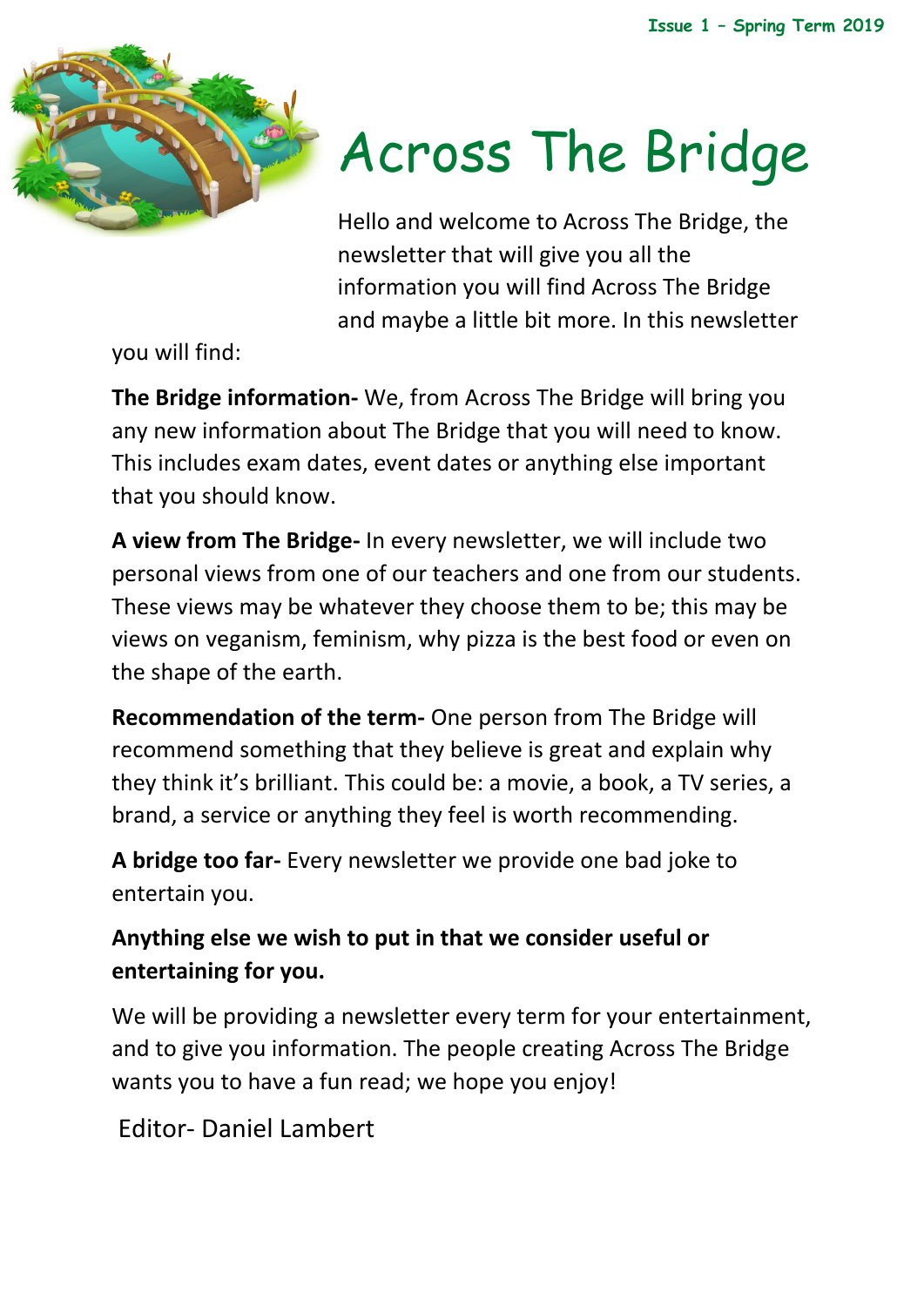

#### **The Great LIFE Bake-Off!**

On Friday 1st February, The Bridge took part in the LIFE bake-off at Frances Bardsley with the talented team of Harry and Holly from Year 11 and Daniel and Emily from Year 10 We were competing against teams from Frances Bardsley Academy, Dame Tipping Primary School and Margaretting Primary School. Our brief was to create a showstopper royal baby shower cake to celebrate the impending birth of a new royal baby to Harry and Meghan. The plans began and we practised 2 designs after school one day. After a whole school vote for the best design, we made our way to Frances Bardsley for an early start. After a tense 2 hours of baking, our design

was complete with some excellent duckling fondant sculptures from Emily. Mr Dutnall, Head of Frances Bardsley judged the contest, looking for style and taste and we were absolutely delighted to come FIRST!!! Everyone at The Bridge is so proud of our students and what they achieved – the trophy has pride of place in the hall!



Well done Harry, Holly, Emily and Daniel! You smashed it!



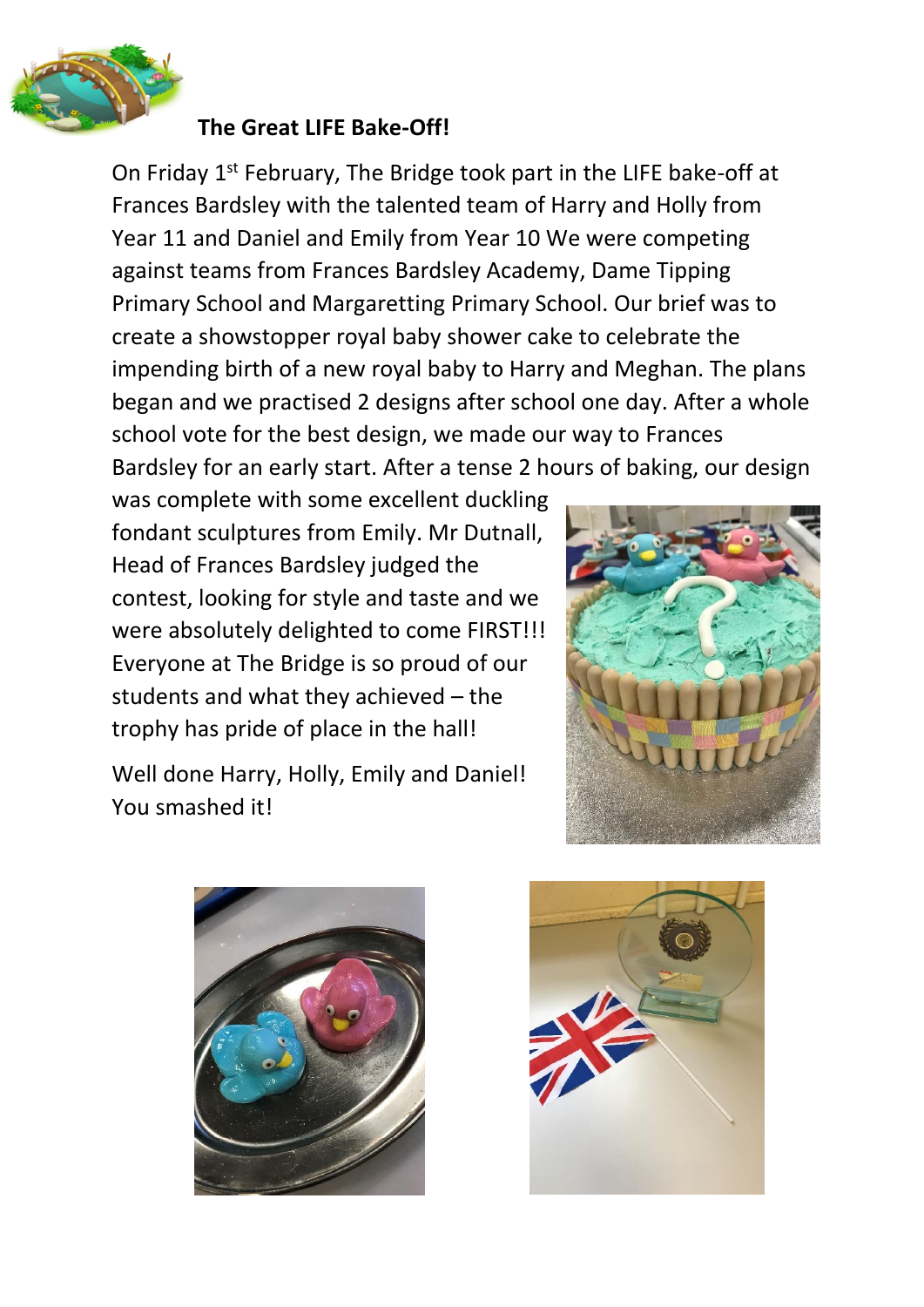

### **The Big One!**

On Tuesday 22nd January, we surprised Toni, Head of The Bridge with a secret birthday lunch to celebrate the big 60! All morning students were beavering away getting the hall ready (no mean feat when Toni herself was sat working at reception!) and at lunchtime we invited her in, singing Happy Birthday to her. All the staff had brought in food to share for a buffet lunch (there was a bit of competition to see who was the bravest to try Steve's homemade (for that read "blow your head off") chilli chutney and we enjoyed seeing Toni's surprised face when she saw her cake and presents we had bought her. Toni is the driving force behind all that happens at The Bridge and staff and students together wanted to show our thanks and appreciation for what she does in making this such a fantastic school to be part of. It was also wonderful to see so many of our students eating, laughing and socialising together – as we all know, these are just as important skills as any to have.



Maria





The students are taking photos here (honest!)....Sorry Katrin that we got you with your mouth full  $\odot$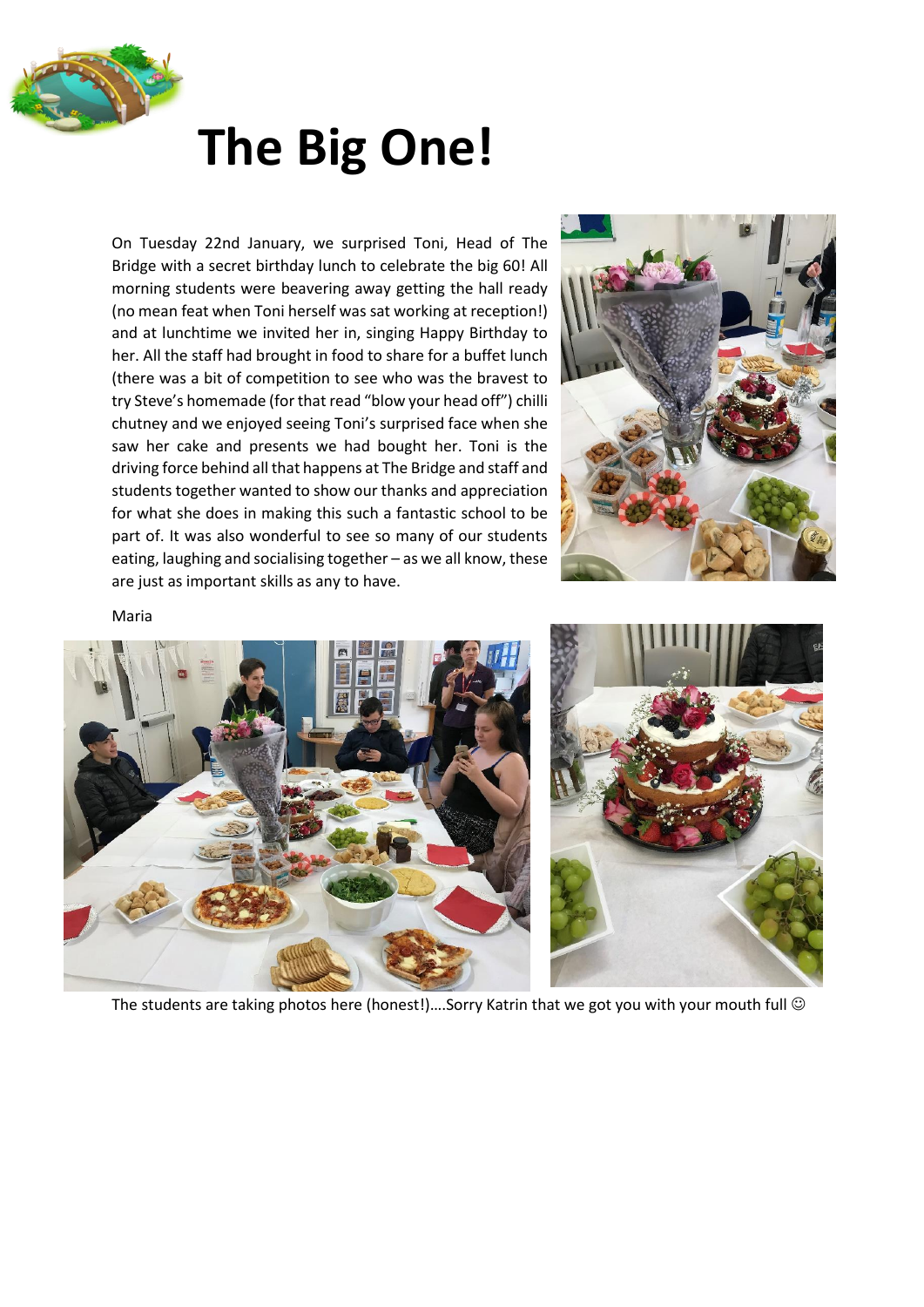

## **Revision tips**

Across The Bridge have a few researched revision tips for our students (especially year 11s for GCSEs) to take into practice if they wish to. Here they are:

Set goals- Write down GCSE subjects you're studying for and the grades you want to achieve. For each subject, write out a list of topics you'll need to understand as well as question formats, techniques and the marking criteria the examiner will be using in the grade band you're aiming for. By doing this, you'll be planning your study sessions and tracking the progress you're making.

Create a realistic revision timetable- This will structure your studying and you can organise it the way that best suits you and your schedule. If you identify a subject that you want to spend more time on, you can address this by adding extra study sessions to your schedule. MAKE IT REALISTIC. Only a certain amount of work can be done in a day; don't overwork yourself. You should balance leisure and revision equally as you'll be much more productive and motivated in the long run and able to revise more effectively. Plan what suits you! If that's 5 out of 7 days in a week or 7 days in a week but an hour per day, that's okay – everyone will be different.

Understand your learning style- Everyone studies differently, whether that's visual, auditory or other. Once you know your style and you tailor them to your study sessions you will start to see much more effective results.

Take regular breaks- This is very important. Studying for longer periods of time can be counterproductive as the brain becomes tired and you can easily lose focus, meaning you're not revising efficiently. Aim for 30-40 minute sessions with short breaks in between and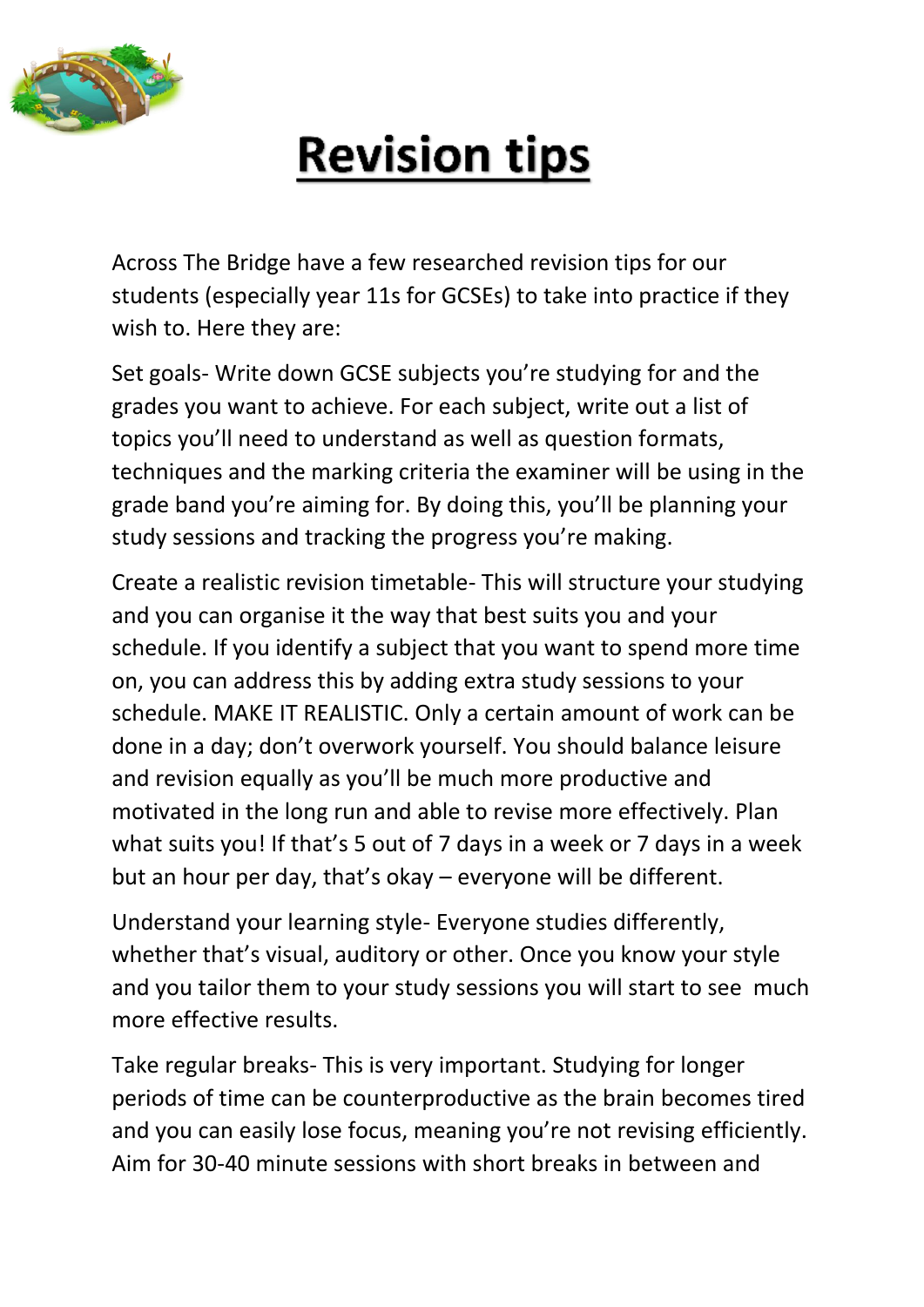

ideally no more than 4 hours of study time per day. By doing this you'll have much more productive bursts of revision rather than trying to stay alert covering multiple subjects for hours on end.

Practice papers -This will help you get familiar with the exam format, question style and time restraints, so when it comes to the real thing you'll already know what to expect. Completing old exam papers is also a great way to test your current knowledge and help you identify the areas you're struggling with. Ask your teachers for a few years worth of papers and schedule one or two a week into your revision timetable.

Work in study groups- This is a great way to find support. Collaborate with classmates and create an after-school study club or join a GCSE revision group online. It will enrich your learning as you can explore the thoughts and ideas of others, it will also help you improve your communication and collaboration skills. You can quiz others, share notes, discover new ways of memorising things and explain topics in new ways to each other that may be easier to remember.

Mix it up- Mixing up our study habits is a great way to stay motivated, inspired and keep your brain alert and active while revising for your GCSEs. Try alternate methods such as listening to a podcast, watching videos of documentaries, working in a group, creating revision posters, moving to a new study area or using different coloured paper for each set of revision notes.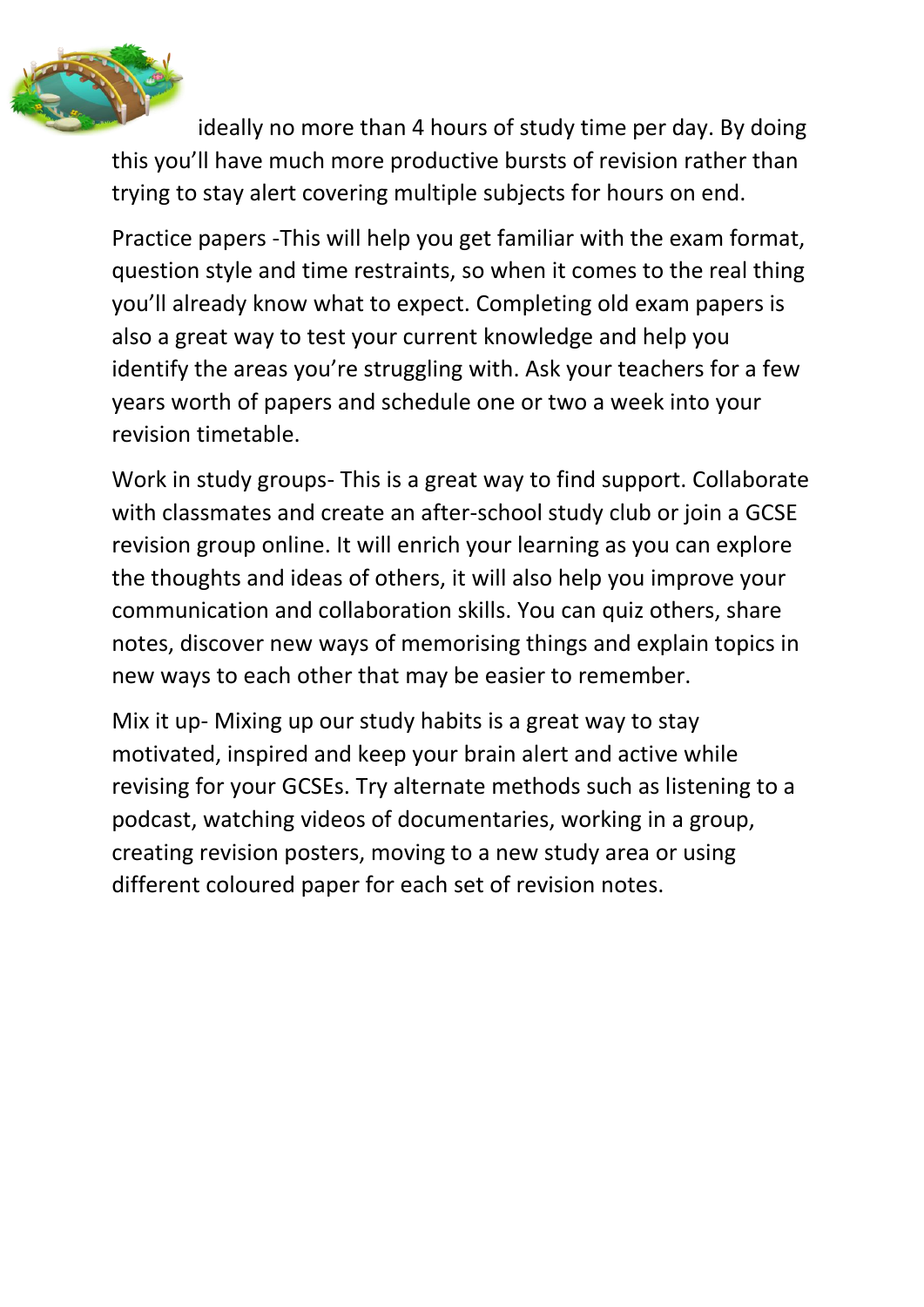

## **A view from The Bridge**

The reason why I believe in the flat earth is because of the conspiracy theory video on Shane Dawson's YouTube channel. The flat earth would be like a disc with a dome on top of it. The continents would be spread out around it and Antarctica's ice wall ice wall would go around the Earth. Some of the reasons why I believe in it are that I don't trust NASA. To believe in the flat Earth you have to distrust in whoever is giving you your information. The photos of the Earth you see everywhere are photo shopped. The Government has a whole website proving the flat earth isn't real. But why would the Government waste time on something that is 'clearly insane'. There are a lot more reasons if you go and watch Shane Dawson's video on it but these are just a few. By Tia

#### **Student council**

The new student council are in process of creating a new suggestion box for all of our students to recommend ideas or ask questions that the student council are able to bring to their meetings area

They would also like the students to use the student share to view the minutes and anything the student council are working on.

Current issues recently discussed are -

1) Proposals for new activities such as Pancake day, Additional whole day school trips and the Speak out workshop.

2) Update on After school Clubs - Homework Club is done at lunchtimes in the English room, Janick, our excellent English teacher, is very excited from the suggestion of a possible creative writers club and Toni Cox will be revisiting the subject of afterschool clubs.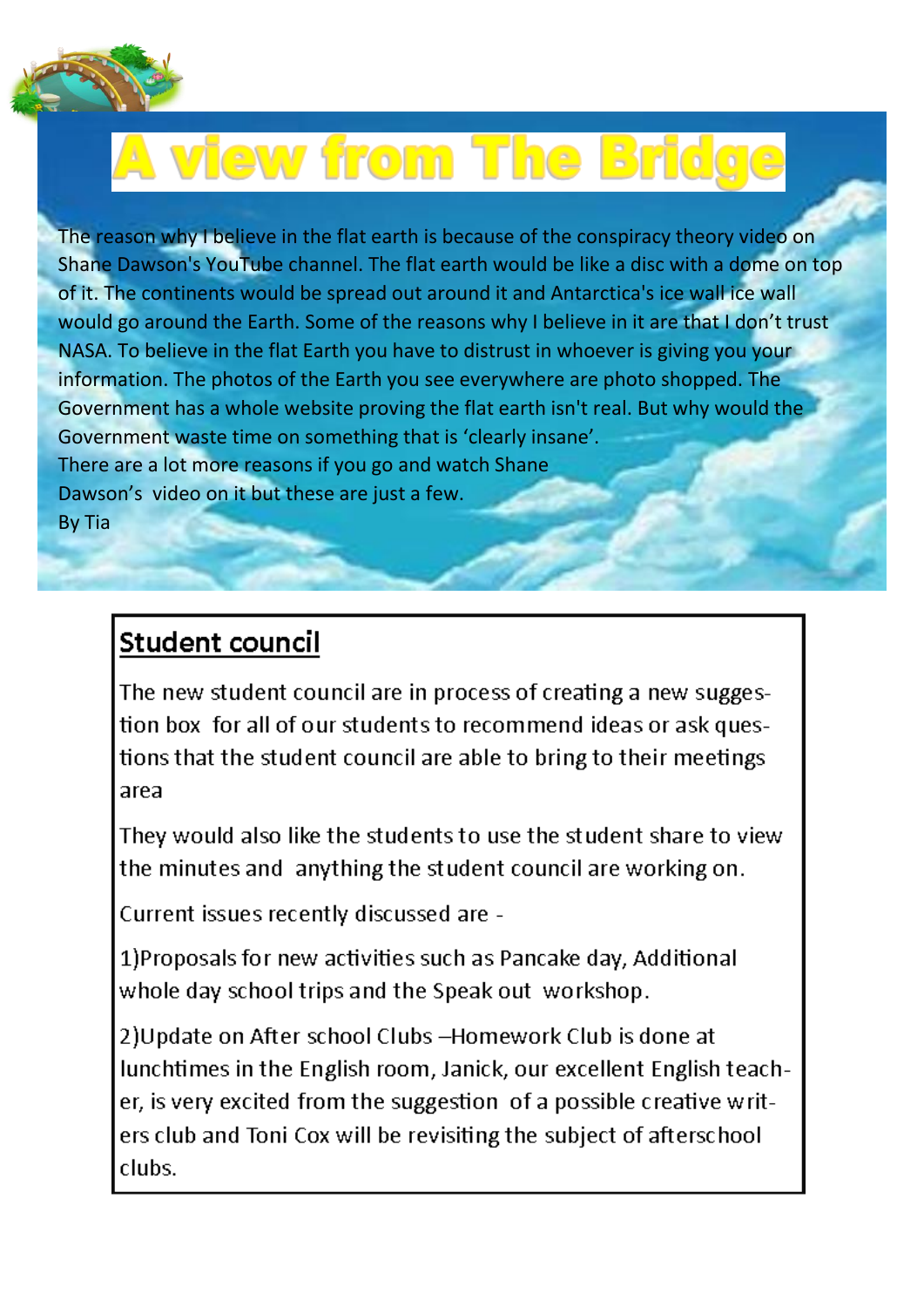

A View from The Bridge

The Unkindest Cut of All

Although, I don't eat meat myself because of the brutal reality of what happens to farm animals just so we can enjoy meaty culinary delights, I do understand how much a way of life it is for the majority of people.

According to the World Health Organisation, 3000 animals are slaughtered every secondthat's over 90 billion a year. So my view is that as a nation, we are probably eating too much meat when eggs, beans, lentils or wholemeal bread could easily provide us with some of the protein, iron and vitamin B that meat provides.

Last year, the World Health Organisation released the health risks of excessively processed meat consumption and it recommends no more than 70g of meat per day which is the equivalent to three ham slices or a Big Mac. If people were to collectively cut meat consumption, we would have a much healthier nation.

Eating too much meat is also bad for the planet. According to the UN's Intergovernmental Panel on Climate Change, two acres of forest are cleared every minute to raise cattle or the crops to feed them- that's over 1 million acres a year. This mass destruction of the Earth's forests is leading to the planet warming up dangerously fast whilst also depleting its biodiversity. When compared to staples like potatoes, wheat, and rice, the impact of beef per calorie is even more extreme, requiring 160 times more land and producing 11 times more greenhouse gases. Globally, the meat industry generates nearly 1/5 of greenhouse gases, more than transport. To prevent the further destruction of our planet, it is therefore imperative that we address the problem of the over consumption of meat.

Furthermore, a staggering 40% of global grain production is used in livestock feed - that is, nearly half the world's food production. Were we to cut down on meat consumption, some of this grain production could be given to people who have no food at all in the poorer parts of the world and who are dying of starvation. That is also food for thought.

My view from The Bridge is, therefore, that everyone should cut down on meat consumption, buy free range meat or eggs, and be a healthier human being in a more sustainable and compassionate environment.

Janick Yeung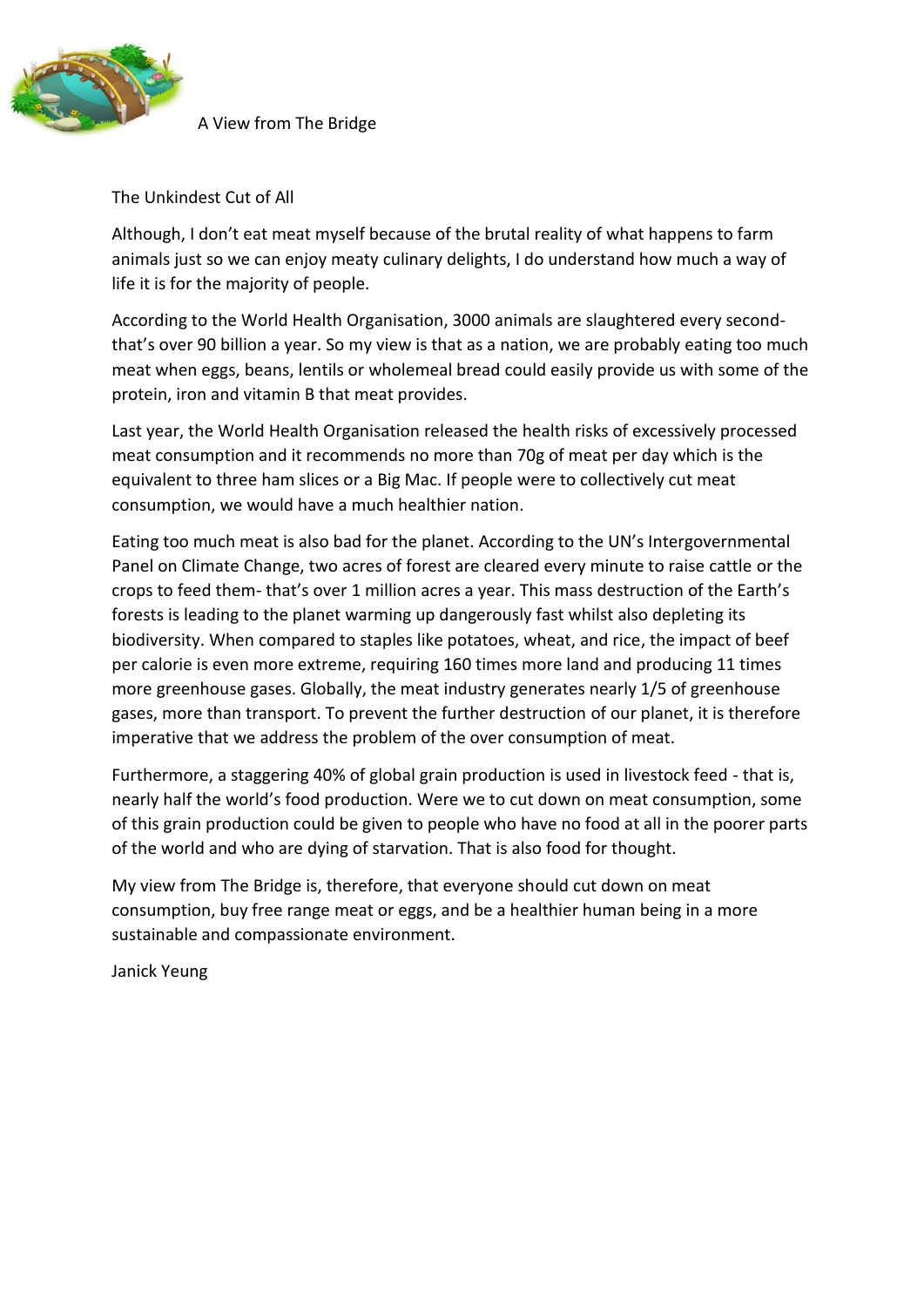

### **What have we been learning?**

#### **Science**

- Yr11- Genetics, Evolution, Ecology and Revising for paper 2.
- Yr10- Ecology, Pollution in rivers, The Brain, The Eye and The Endocrine system.
- Yr9- Bioenergetics (which includes Photosynthesis and Respiration) and Diseases.
- Yr7/8- Body systems and drugs.

#### **Maths**

- Yr11- Revision of Number, Algebra, Geometry and Statistics.
- Yr10- Angles, Properties of Shapes, Polygons, Statistics, Data, Perimeter, Area and Volume.
- Yr9- Tables, Charts, Graphs, Fractions, Decimals and Percentages.
- Yr7/8- Indices, Factors, Multiples, Primes and BIDMASS.

#### **Food**

- Yr11 and 10- Cooking on a Budget.
- Yr9 and 7/8- Foreign Cookery.

#### **IT**

- Yr11- My business, Microsoft Office and how it can help create a business application.
- Yr10- Excel.